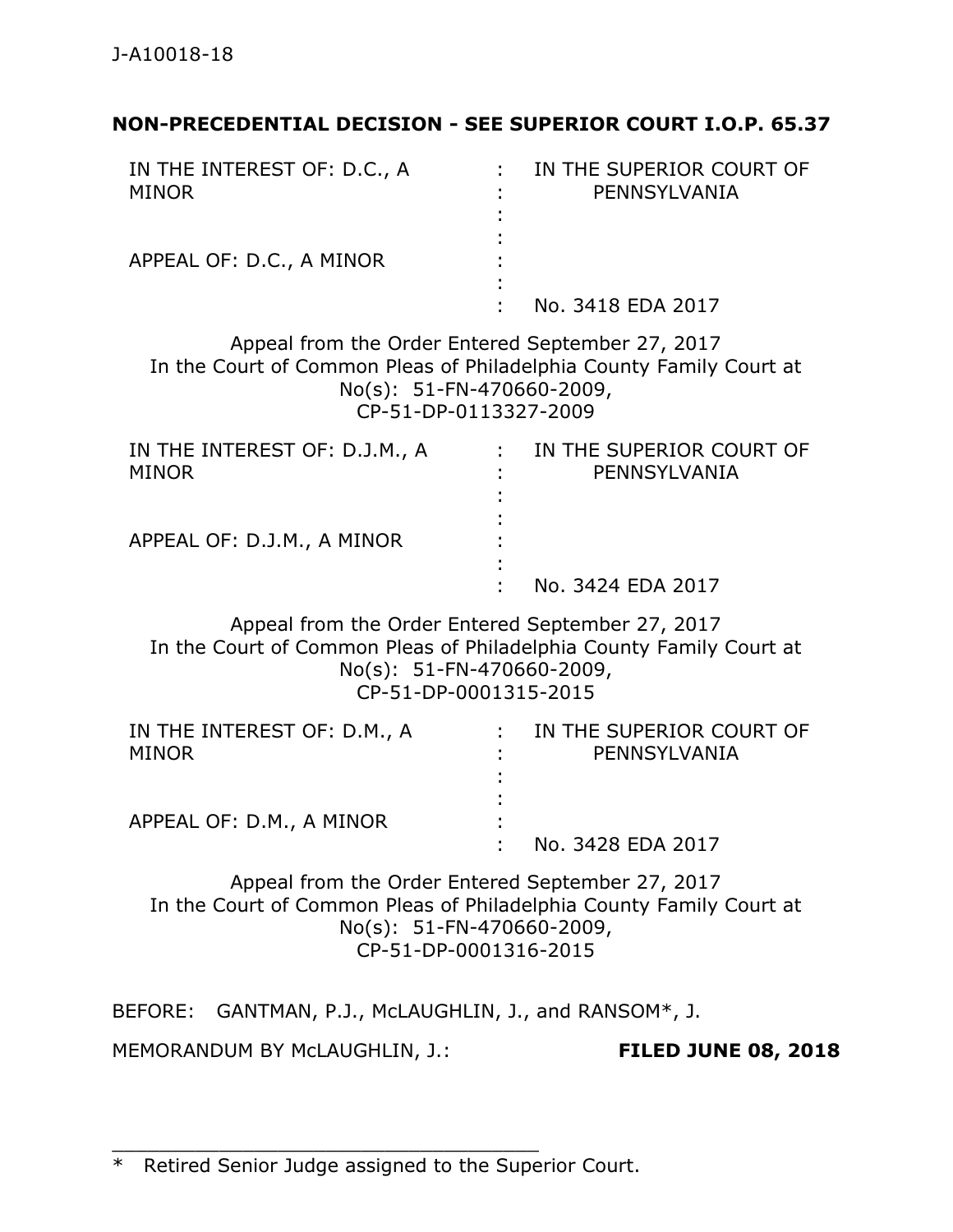D.C., D.J.M., and D.M. ("Children") appeal from the order removing them from the home of D.E.C. ("Mother"). We conclude that the trial court violated Children's Due Process rights under the Fourteenth Amendment and that the trial court failed to make the appropriate findings prior to removing Children from Mother's care, apply the proper "clear necessity" standard, and make individualized determinations for each child. We reverse.

In May 2015, the trial court ordered Children committed to the Department of Human Services ("DHS"). Children resided with their maternal grandmother from May 16, 2015 to May 27, 2015. Children returned to Mother on May 27, 2015, and continuously resided with Mother until the August 17, 2017 permanency review hearing. The trial court adjudicated Children dependent on July 1, 2015.

At a June 27, 2017 permanency review hearing before a juvenile court hearing officer, DHS requested that the permanency review hearing be heard by a judge. The hearing officer continued the hearing.

The permanency review hearing reconvened on August 17, 2017, before a trial judge. The case had been listed for 11:30 A.M., but the hearing did not commence until 5:37 P.M.<sup>1</sup> This was the first time since July 1, 2015, that the case was before a judge, rather than a hearing officer, and the first time the case came before the presiding trial judge.

 $1$  The hearing concluded at 6:12 P.M.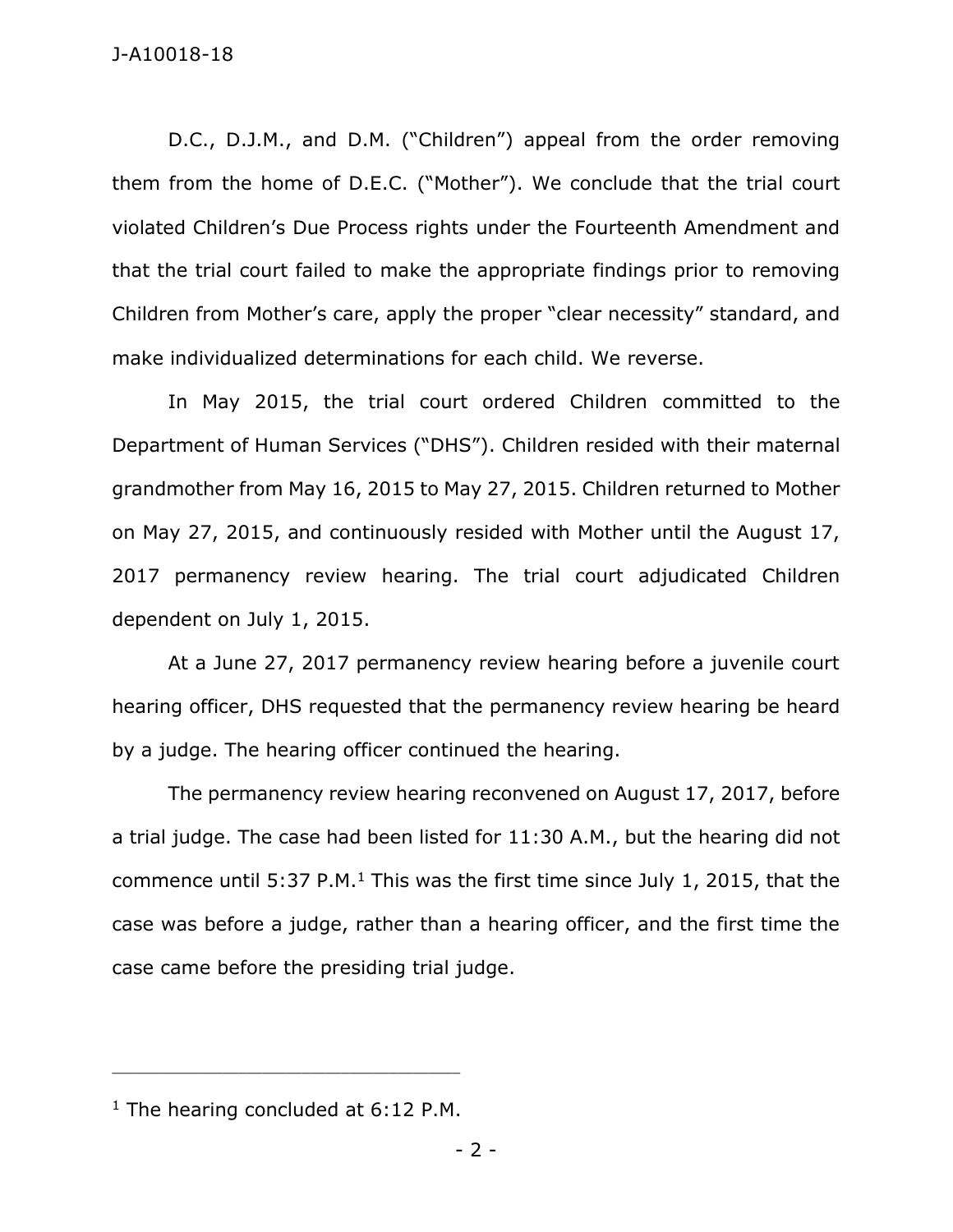DHS called as a witness Kelli Seibert, case manager at Turning Points for Children, a Community Umbrella Agency ("CUA"). Seibert testified that Mother tested positive for cannabis on two occasions, on April 27, 2017, and in May 2017. N.T., 8/17/17, at 8. Her most recent drug screen on June 21, 2017, was negative for all substances. *Id.* Because the June permanency review hearing had been continued, the hearing officer did not order drug screens and, therefore, Mother did not take a drug test between the June and August hearings. *Id.* at 6-7.

Ms. Siebert stated that Mother enrolled in an outpatient treatment program at Chances on June 16, 2017, but did not attend after enrolling. *Id.* at 10. Mother was last engaged in dual diagnosis therapy in March 2017, through NHS Human Services ("NHS"). *Id.* at 9-10.<sup>2</sup> Siebert further testified that Mother attended monthly individual therapy at the Hispanic Community Center, and that Seibert did not ask Mother to attend this therapy more frequently. *Id.* at 10.

Seibert testified that during the 2016 to 2017 school year D.C. had six unexcused absences, 13 excused absences, and three late arrivals. *Id.* Seibert testified that D.C. had Attention Deficit Hyperactivity Disorder. *Id.* at 11. He had not been in therapy "since school has been out," *id.* at 12-13, because Mother was unhappy with the therapist and therapeutic services at the

 $2$  Later in the hearing, counsel for DHS stated that Mother attended three therapy sessions at NHS in March and then stated she could no longer attend because she did not have childcare. N.T., 8/17/18, at 22. At the time, the CUA was paying for daycare for Children. *Id.*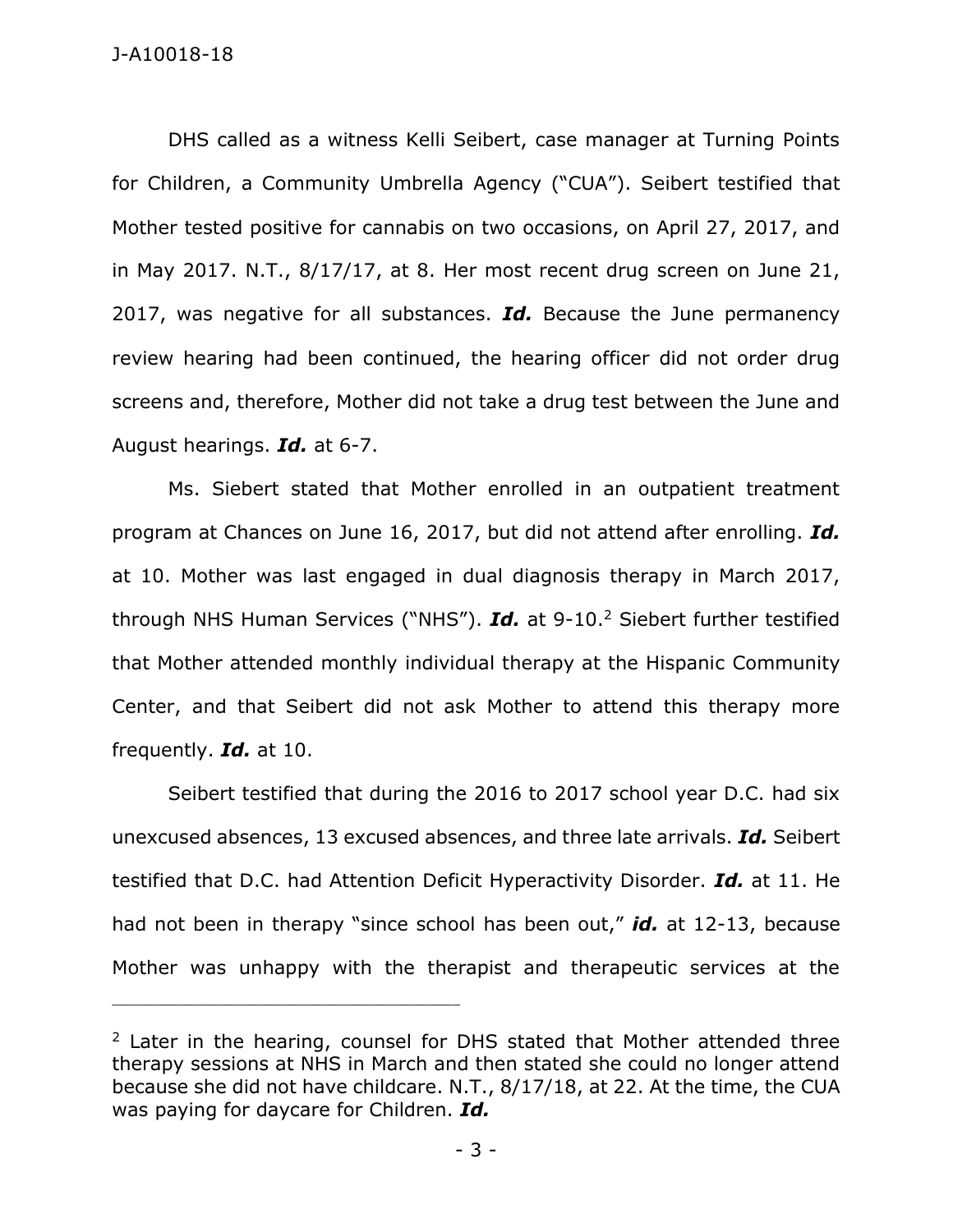Hispanic Community Center, *id.* at 11. Seibert stated that D.C.'s medical and

dental appointments were up to date and he had an Individualized Education

Plan ("IEP"). *Id.* at 12.

During Seibert's testimony, the trial court stated:

So this case hasn't been before a judge since the adjudicatory. I'm looking at this; it's nothing but Master's reviews. **I'm surprised these children are still home. Because if you can't turn around a supervision case within two years, the kids don't need to be in the home.**

So I hope the report [is] better for  $-$  as to the other children and maybe [D.C.] is just an aberration because then we need to discuss a concurrent plan because maybe these children need to be placed because we're not having another year of truancy. Because when this case came in, one of these kids w[as] like 72 days unexcused absence, so I mean that's a problem.

Id. at 13-14 (emphasis added).

\_\_\_\_\_\_\_\_\_\_\_\_\_\_\_\_\_\_\_\_\_\_\_\_\_\_\_\_\_\_\_\_\_\_\_\_\_\_\_\_\_\_\_\_

Seibert further testified that Mother had rent arrears, but that she was

not at risk of eviction and planned to move to a new home. *Id.* at 14. Further,

on August 4, 2017, Mother began part-time employment. *Id.*

In response to a question from DHS suggesting D.C. needed a lead assessment, Seibert clarified that D.M., not D.C., needed an updated lead assessment. *Id.* at 14-15. Seibert gave no additional testimony as to D.M. and did not testify as to D.J.M.<sup>3</sup>

 $3$  At the start of the hearing, counsel for DHS stated: "We'll begin with D.C.," N.T., 8/17/17, at 6, and, before offering Seibert for cross-examination, DHS only asked for a recommendation as to D.C., *id.* at 16.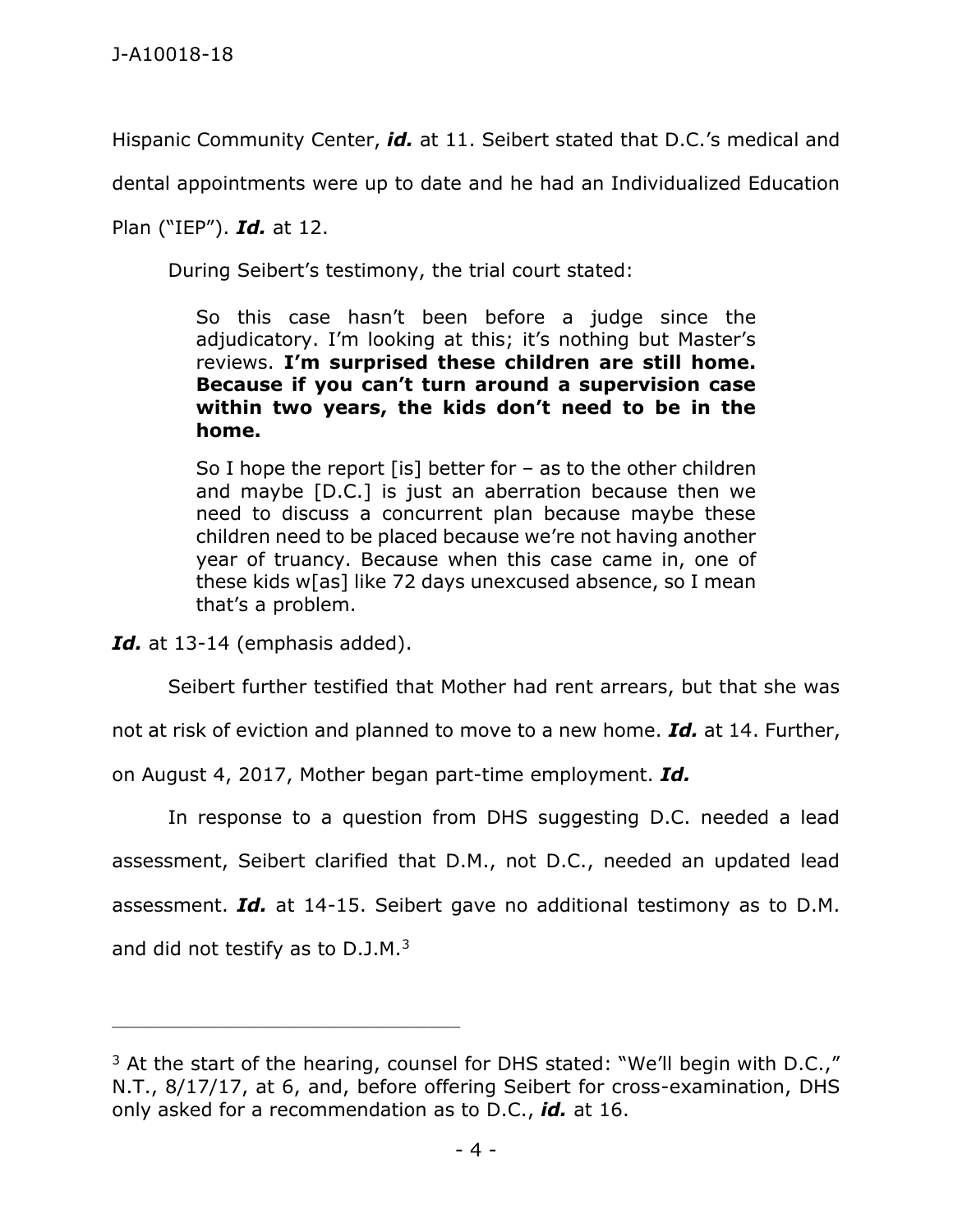When asked what the CUA was recommending regarding D.C., Siebert stated: "That he continue to go to therapy and not miss school and also be enrolled in a school once Mom moves closer to the neighborhood." *Id.* at 16. When asked what service, support, or steps Mother should take differently for the next 90-day cycle, if the CUA was "asking the Court to consider continued supervision[,]" Seibert responded that she "would be asking [Mother] to do the same things." *Id.*

The Child Advocate then attempted to cross-examine Seibert:

[CHILD ADVOCATE]: You haven't been on this case very long, have you Ms. Seibert?

[THE WITNESS]: No.

THE COURT: Relevance.

. . .

What's the relevance, she's case manager. She's given charge to review the entire case record. She's supposed to know the history. So I want [sic] to know whether she got on yesterday or she's been on three years. I expect her to know this case. What's the relevance of your question.

[CHILD ADVOCATE]: The follow up question is whether she reviewed the file, but –

THE COURT: She's a case manager. I assume that she's reviewed the file, knows the history of this case.

Do you know the history Ms. Seibert?

THE WITNESS: Yes.

THE COURT: All right.

[CHILD ADVOCATE]: Mother had a period where she had several months of clean screens about a year ago, correct?

THE COURT: Relevance.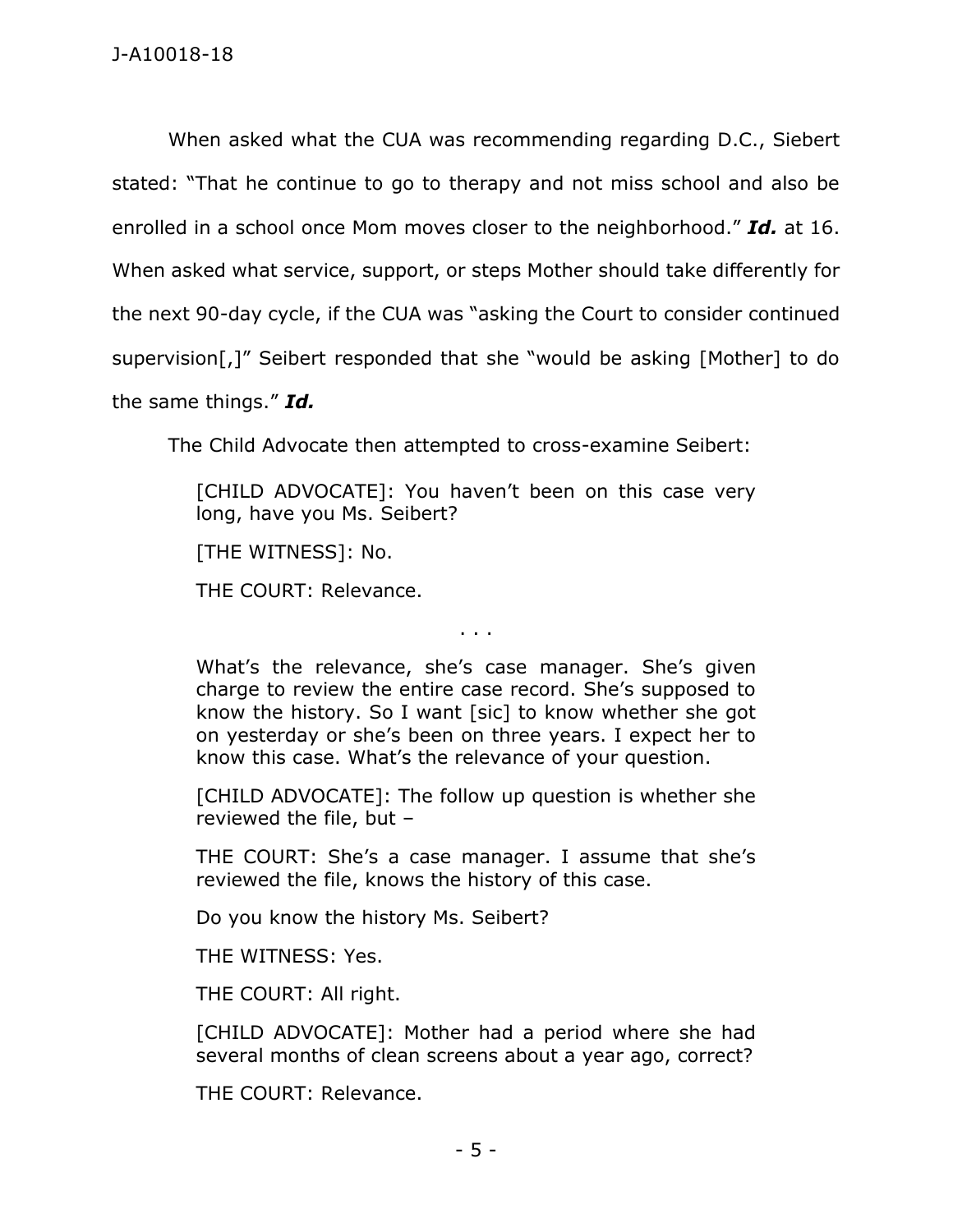What have you done for me lately?

Because what I'm hearing is she's tested positive since the last court date. I don't care what happened a year ago.

[CHILD ADVOCATE]: And her most recent screen was clean, correct?

[THE WITNESS]: Yes.

THE COURT: And two were positive.

Okay. That doesn't – that doesn't denote sobriety.

[CHILD ADVOCATE]: You've seen the levels for those screens and the fact is those levels have been going down overtime, correct?

THE COURT: Did she actively engage in drug and alcohol as she's been court ordered to do? Is she doing dual diagnosis as she's been court order to do? Are these children truant as she been court ordered to do? **We've been sitting here for two years doing the same thing with the same results. So what are you going to do different because supervision isn't working out on this case.**

THE WITNESS: Yes, Your Honor.

THE COURT: **And tell me why at 5:50 I'm not placing three kids at the Bar of the Court right now.** I can put a commit on them and with police assistance you guys go out and get these kids because that's where I'm feeling we should go right now. **It's never been before a judge, so here we are and I'm listening to this and why would I give Mom a chance when she's had two years to turn this around with [C]hildren in her home. They should have been removed a long time ago.**

Id. at 17-19 (emphasis added).

The Child Advocate then attempted to explain to the trial court that Seibert was the third CUA case worker assigned to the case in the previous six months, that there previously was an issue with an order that required conflicting services for Mother, and that D.C. had six unexcused absences this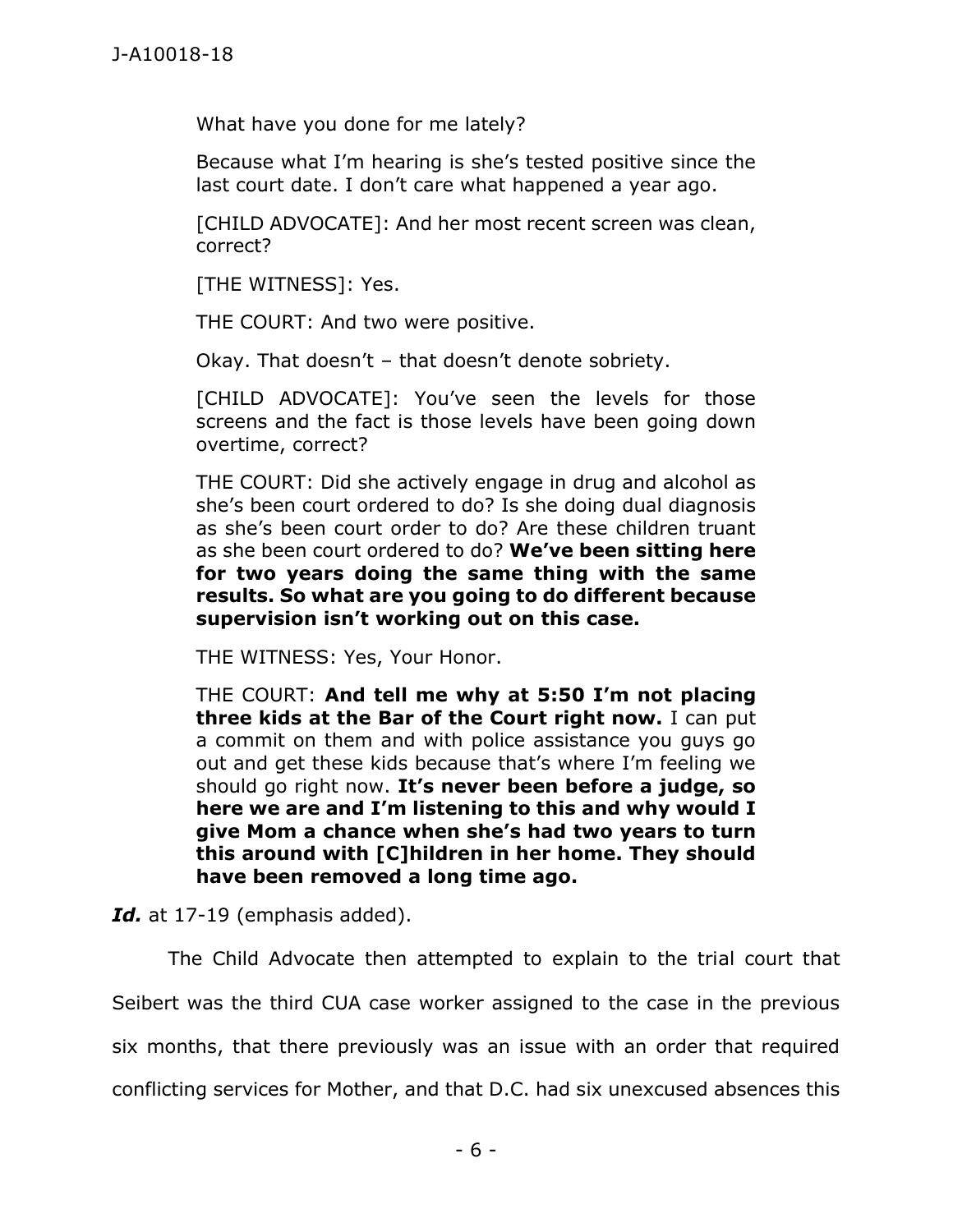year, compared with 71 unexcused absences during the school year when Children were found dependent. *Id.* at 19-20. The Child Advocate stated that D.C. obtained a 504 Plan,<sup>4</sup> not an IEP, in January, and has improved "tremendously since getting the supports" he is entitled. *Id.* at 21.

The Child Advocate further explained that Mother ensured D.J.M. received speech therapy, was attempting to transfer D.J.M. to an emotional support classroom, and had D.M. enrolled in a preschool. *Id.* She further stated Mother was bringing Children to back-to-school night the following evening. *Id.*

After a discussion about the last time Mother used marijuana, the trial court stated:

> So she asked a follow up question: When's Mom's birthday? She's not trying to pick the case apart. Let me tell you something, [Child Advocate]. You know what? You need to kind of just step back from this case and don't get all emotional about it because **for me it's very black and white, either Mom is compliant or she's not.** You can't say she's compliant right now because while you give justifications for her not doing what she's supposed to do, they have a progress report saying, "Hey, You know what? Mom reported that she was in enrollment at Chances," but we followed up and they said, "Hey, She's not a member," so there's a credibility issue right there.

> And I'm talking about kids that are nine and the other child is what, five, and then the other child is four and they're vulnerable in terms of their age, so I have to look at this. And guess what? Weed is still illegal in the Commonwealth of Pennsylvania.

<sup>4</sup> Section 504 of the Rehabilitation Act of 1973, 29 U.S.C. § 794.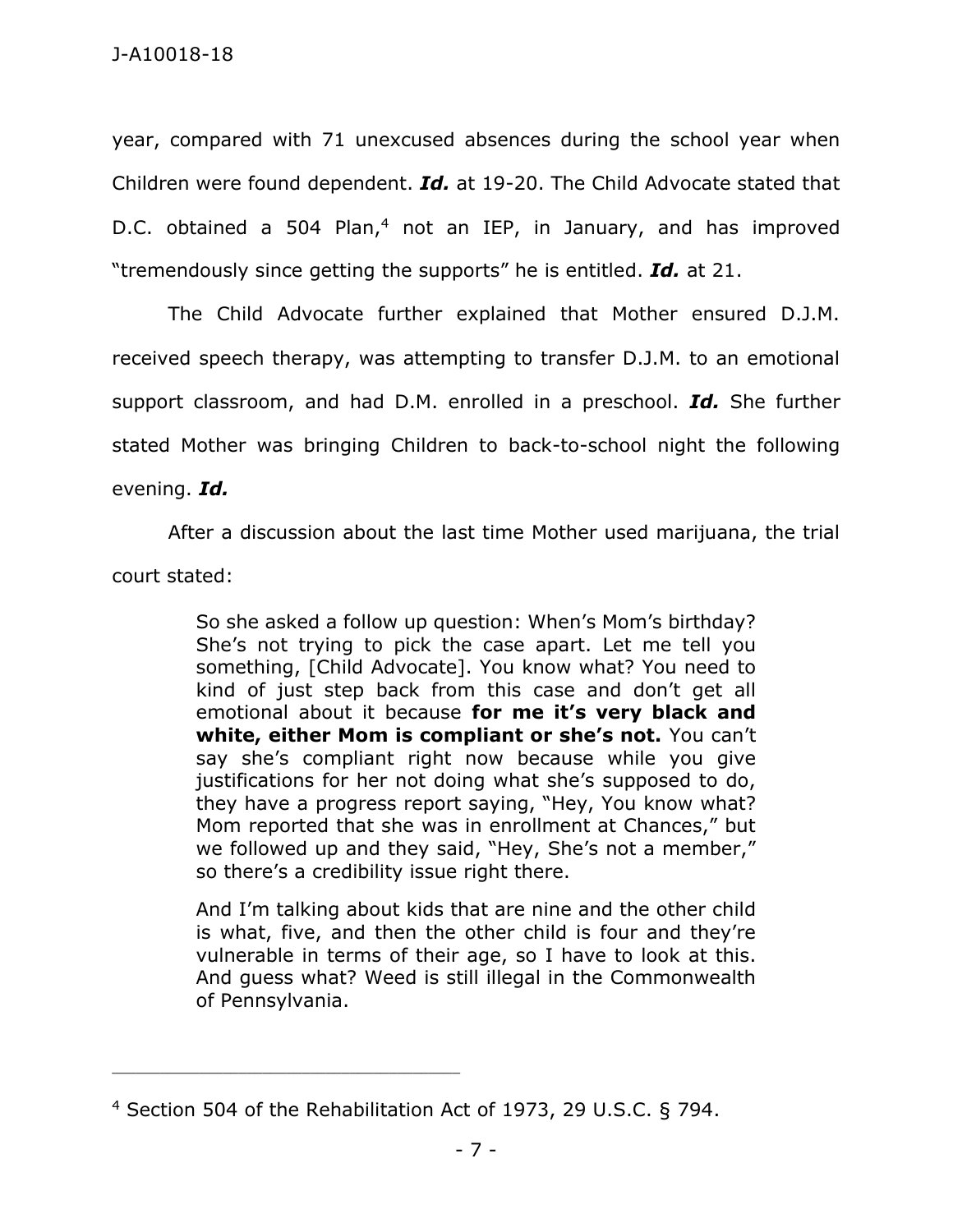Have a problem with it. **If Mom is supposed to do dual diagnosis and it's been two years, it's well within the Court's right to remove the children because, you know what, we need to go into [a] different direction because this ain't working. I'm not giving it another 90 days for Mom to try to get it together. She hasn't.** When the – when [D.C.] was like in first grade he missed 72 days. Mom's getting better because he only missed six, but Mom's still smoking weed and he's not going to his therapy for whatever reason because the onus shouldn't be on a nine year old to get himself to therapy.[5] Mom's supposed to do that. Mom's not doing that; that's a problem.

And as Child – as Child Advocate, I would think that you would want to vote for your client to make sure that he gets the therapy he needs. What justification do we have that this child is not in therapy.

*Id.* at 25-26 (emphasis added).

The child advocate then asked her next two questions of Seibert:

[CHILD ADVOCATE]: Is In-home Safety Services the level of CUA that's put in at the moment?

[THE WITNESS]: No.

[CHILD ADVOCATE]: That's the highest level of in-home services and that's not where we're at.

*Id.* at 26-27.

The court then stated:

Well, I'm telling you where I'm at behind the preposition. **Where I'm at at 5:58 is that these kids should not remain in the home.** That is where I am, and that these children should have a start at a great school year. The five

<sup>5</sup> DHS asked Seibert whether D.C. stopped attending therapy at DHS because Mother "expect[ed] him to walk himself to the therapy provider." N.T., 8/17/17, at 11. Seibert stated that "Mom said she wasn't happy with the therapist and the therapeutic services there. I asked D.C. why he wasn't going to therapy and he said he didn't feel like walking. He didn't necessarily imply that he had to walk there by himself." *Id.*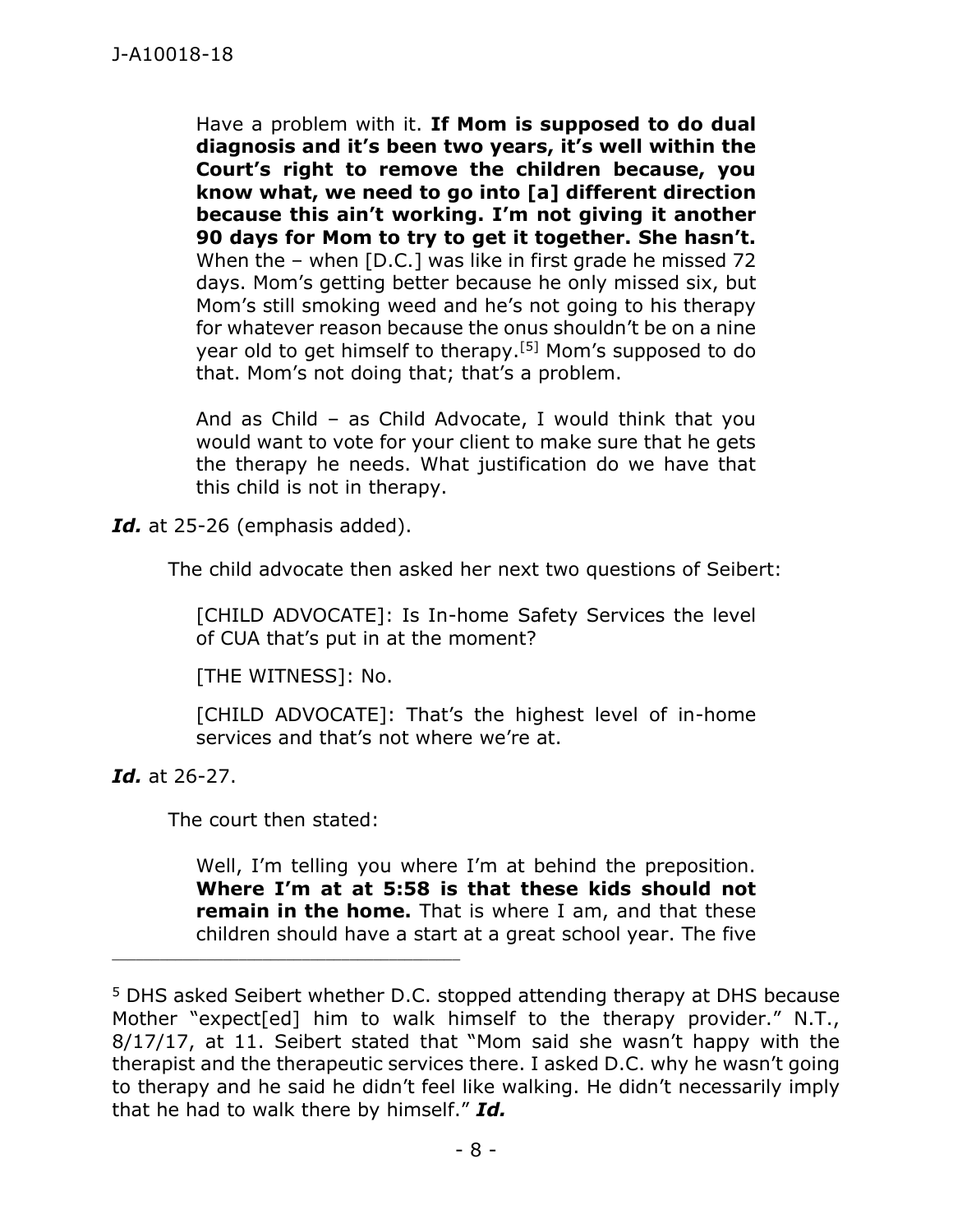year old needs to be in kindergarten or head start, whichever's appropriate. The nine year old needs to  $-$  now if you want to talk to Mom about some viable options in terms of placement, family members or something like that, I'll do that, **but at 27 months, you can't still talk about supervision and what Mom is not doing. I'm not having it. That doesn't fly for me.**

*Id.* at 27 (emphasis added).

The court, counsel for DHS, counsel for Mother, and the Child Advocate

then discussed Mother's rent arrears, mental health treatment, and her new

job, which required drug testing. *Id.* at 28-29. During a discussion about

whether Mother had to take prescribed medications, $6$  the trial court stated:

So you're saying, well, you know she doesn't have to take medication. And she doesn't have to do mental health. She doesn't. She doesn't even have to do D&A. I agree with you; she doesn't. The Court can may – just – **the Court is going to exert its choice that these children need to be removed from the home of Mom because Mom's not compliant.**

As long as there's a court order, Mom needs to do whatever the court order is. And if you're telling her, it's a choice, then, that's a problem. A court order – anything short of compliance is violation of a court order.

*Id.* at 29 (emphasis added).

\_\_\_\_\_\_\_\_\_\_\_\_\_\_\_\_\_\_\_\_\_\_\_\_\_\_\_\_\_\_\_\_\_\_\_\_\_\_\_\_\_\_\_\_

Mother then spoke to the court. She noted that "a lot of this stuff that's going around is not true." *Id.* at 32-33. She claimed that she was in rent arrears because Turning Points had said it would pay her rent, but had not done so. *Id.* at 33-34. She stated she had had 13 clean drug tests, but was

<sup>&</sup>lt;sup>6</sup> No one stated Mother was not taking the prescribed medicine. Counsel for DHS noted that medication management was outstanding, and the Child Advocate stated that "medication's a choice." N.T., 8/17/17, at 28.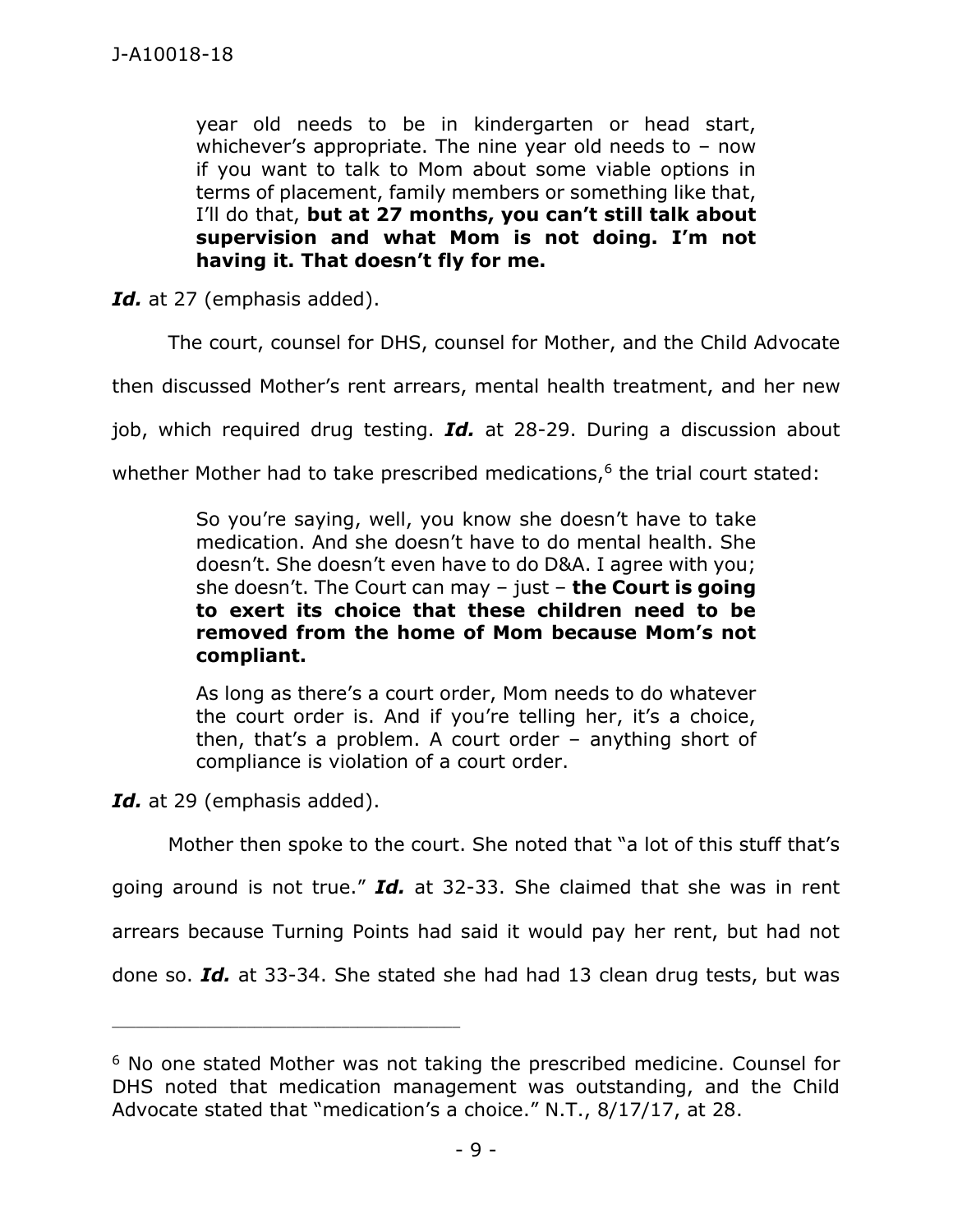still under DHS supervision because her daughter needed lead testing, which she has since had. *Id.* at 34. Mother admitted that she relapsed and smoked marijuana on her birthday, which was August 31.<sup>7</sup> *Id.* at 34, 36. She stated that D.C. had been attending therapy during school hours, and that NHS lost his chart. *Id.* at 35.

The trial court then concluded:

**I just think that at this point in time that the children have to come out [of] the home forthwith. I do not believe that Mom – Mom is not compliant at this listing in terms of her objectives. As far as I'm concerned, it's been 27 months and at some point in time, supervision, I believe, is sufficient [sic] to remedy the issues that are before the Court.**

The dependency issues are Mom is, for whatever reason, still testing positive for marijuana. The last three screens, two were positive. Secondly, the children are supposed to be in therapy, at least the nine year old. I'm not hearing that that happened. I can't confirm that Mom is actively engaged in a dual diagnosis program. I want no truancy as to the nine year old. Make sure that the baby has the speech therapy.

We can explore family members for possible placement resources. Single Case Plan Meeting to be held within 20 days.

I don't know how you want to do this. You can get an [Order for Protective Custody].

*Id.* at 39-40 (emphasis added). Children and Mother objected.

\_\_\_\_\_\_\_\_\_\_\_\_\_\_\_\_\_\_\_\_\_\_\_\_\_\_\_\_\_\_\_\_\_\_\_\_\_\_\_\_\_\_\_\_

Children filed a Motion for Reconsideration, which the trial court

expressly granted. On September 27, 2017, the trial court held a hearing,

 $<sup>7</sup>$  DHS noted that the positive drug screens in April and May were not close in</sup> time to August 31.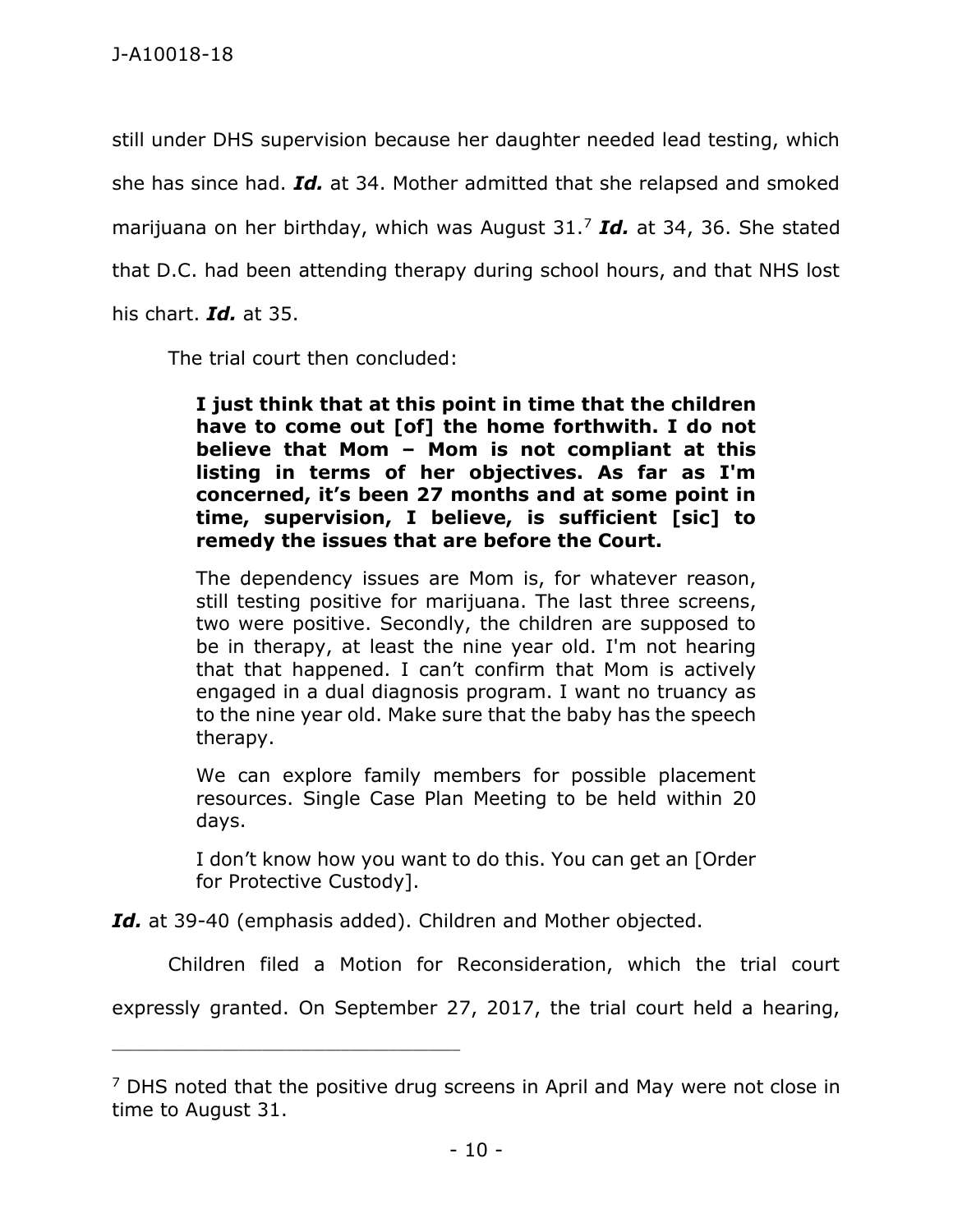after which it denied the relief sought in the Motion. Children filed a timely notice of appeal.<sup>8</sup> On December 12, 2017, while this appeal was pending, Children returned to Mother.

In its opinion filed pursuant to Pennsylvania Rule of Appellate Procedure  $1925(a)$ ,<sup>9</sup> the trial court noted that Mother had tested positive for drugs in April and May, was not enrolled in therapy, and was in arrears on her rent. Trial Court Opinion, filed Dec. 19, 2017, at 1 ("TCO"). Further, it noted that D.C. was not attending therapy and that truancy "remained an issue," as D.C. had six unexcused absences, 13 excused absences, and was late three times for the most recent school year. *Id.* at 3. It claimed that D.C.'s "siblings were not enrolled in school as per Mother's objectives." *Id.*<sup>10</sup> The court further stated that although the CUA was paying for Children's daycare, Mother informed the CUA that she did not attend mental health sessions due to lack

 $8$  Each Child filed a separate notice of appeal. On October 31, 2017, this Court consolidated the cases *sua sponte*.

 $9$  The trial court issued separate Rule 1925(a) opinions for each appeal. The only changes appear to be substituting the initials of the appropriate child.

 $10$  The trial court cites page 21 of the notes of testimony for this proposition. On page 21, the Child Advocate stated that D.C. was the only compulsory school-aged child, that D.J.M. received speech therapy, that Mother was working on transferring D.J.M. to an emotional support classroom, that D.M. was enrolled in preschool, and that Mother would enroll Children in school after she moved on August 31 and planned to attend Back to School night with them on August 18.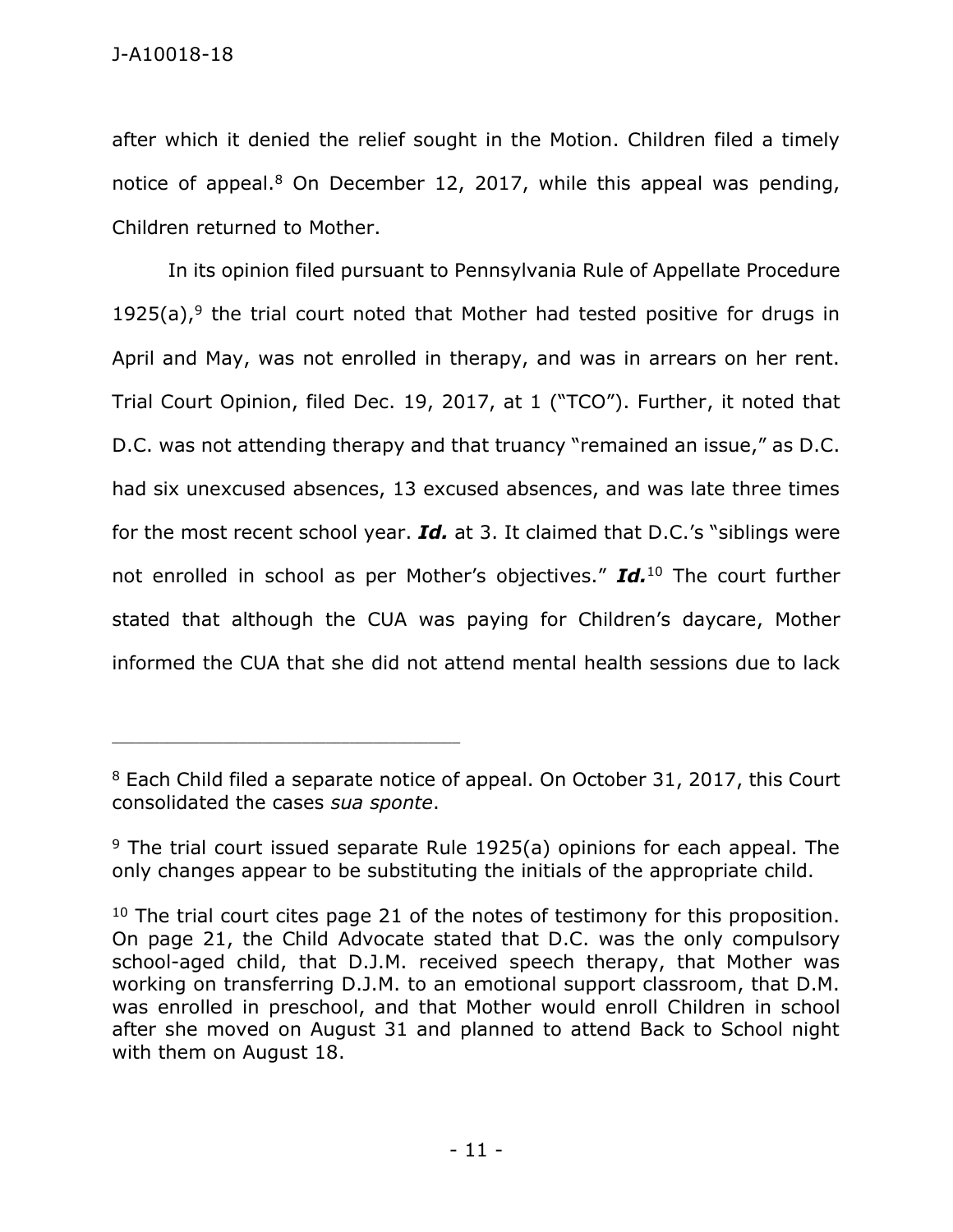of child care, *id.* at 3, and noted that Mother stated she had enrolled in a drug treatment program, but had no records of enrollment. *Id.* at 4.

The trial court then stated that Mother had "a history of credibility issues and the services offered did not stabilize Mother's home," and that Mother "failed to properly parent the children." *Id.*<sup>11</sup>

The trial court concluded that the dependency issues "had not been remedied with supervision over the twenty seven months" and Children "needed to be removed from the home of Mother due to inconsistency of drug screens, concerns for sobriety, lack of compliance with objectives and violations of court orders." *Id.* It stated that the court "ordered the placement of [Children] . . . to avoid any further truancy issues for D.C.'s sibling and to ensure D.J.M. was receiving speech therapy." *Id.*<sup>12</sup>

The court stated it was not responsible "for the administrative listing of the matter nor the availability of the counsel of record at the call of case." *Id.* It stated the clerk of court called the case when appropriate and it referenced the late hour due to "the necessity to remove [Children] from the home in a timely fashion without incident." *Id.* It further claimed it "inquired about the

<sup>&</sup>lt;sup>11</sup> The trial court further claimed that Mother "failed to ensure children were receiving consistent therapy." TCO, at 4. The only testimony regarding failure to receive therapy related to D.C., and the Child Advocate stated that D.J.M. received speech therapy.

 $12$  There was no evidence that D.C.'s siblings, D.J.M. and D.M., were not attending school and no evidence that D.J.M. was not receiving speech therapy.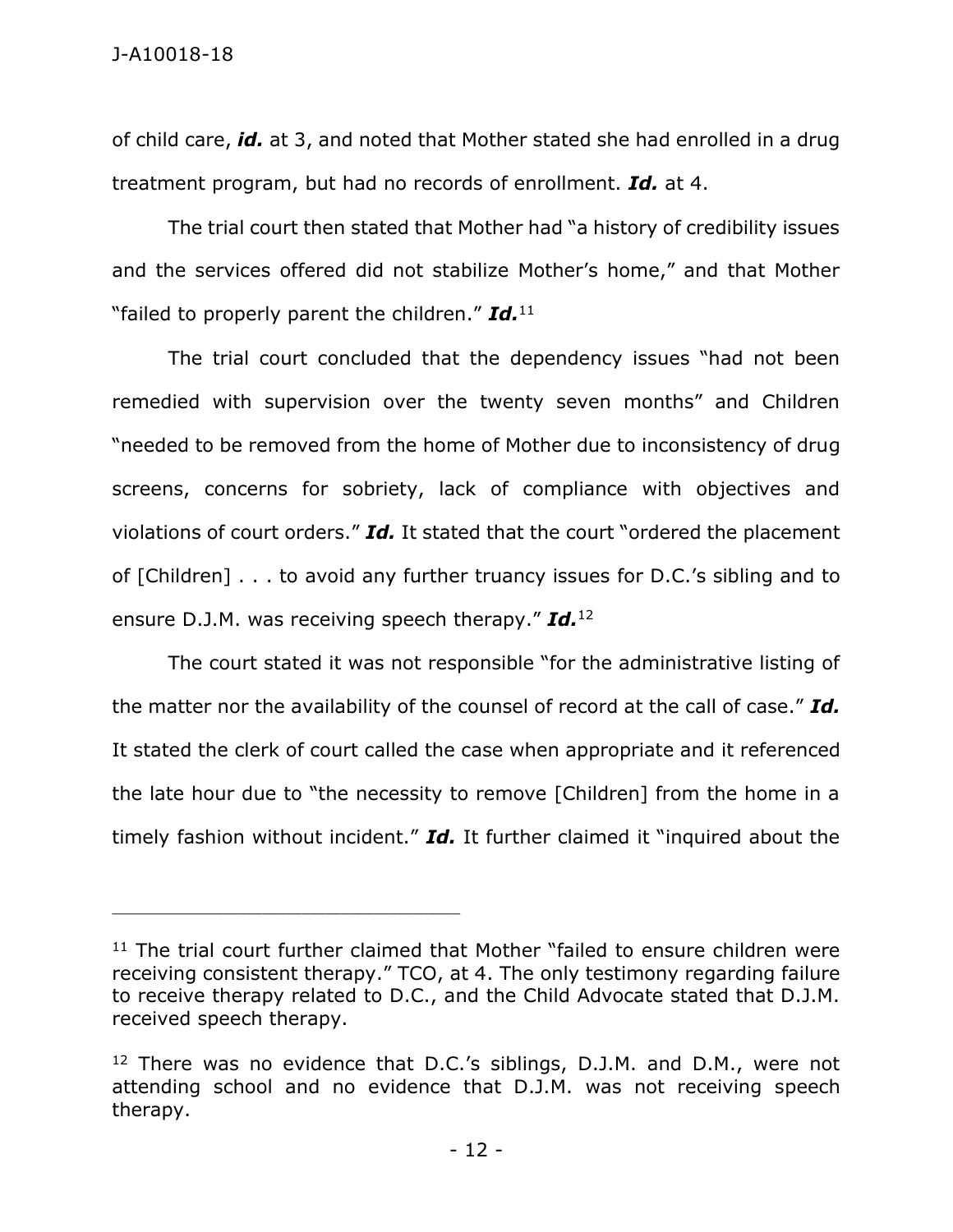posture of the case," and "allowed all counsel full and fair opportunity to present witnesses, documentation and testimony." *Id.*

The trial court concluded that "its ruling was in the best interest of [Children], based on the testimony regarding [Children's] safety, protection, mental, physical, and moral welfare." *Id.*

Children raise the following issues on appeal:

1. Did the trial court err as a matter of law and abuse its discretion when it ordered the removal of D.C., D.J.M., and D.M. (collectively, the "Children") from the care of D.E.C. (hereinafter referred to as "Mother"), absent any evidence demonstrating clear necessity to do so, when there was testimony Mother was compliant with her case objectives, as she had appropriate housing, was currently employed, and Mother's most recent, June 23, 2017, drug and alcohol screen was negative for all substances?

2. Did the trial court err as a matter of law and abuse its discretion when it ordered the removal of the Children from the care of Mother, absent any evidence demonstrating an imminent risk of harm to, or any safety concerns as to, the Children, when there was testimony Mother had appropriate housing, Mother acquired school-based disability accommodations for D.C., under Section 504 of the Rehabilitation Act of 1973, Mother's most recent, June 23, 2017, drug and alcohol screen was negative for all substances, and the court did not allow nor itself conduct any inquiry into the safety of the Children in Mother's care?

3. Did the trial court err as a matter of law and abuse its discretion when it conflated the matters of D.J.M. and D.M. with their sibling, D.C., by using a history of unexcused absences by D.C. as a basis for D.J.M. and D.M.'s removal from the care and custody of Mother, when D.J.M. and D.M. have not previously been school-aged and therefore school attendance and truancy are not at issue, and there was no testimony the history of truancy of sibling D.C. impacted upon the health, safety or welfare of D.J.M. or D.M.?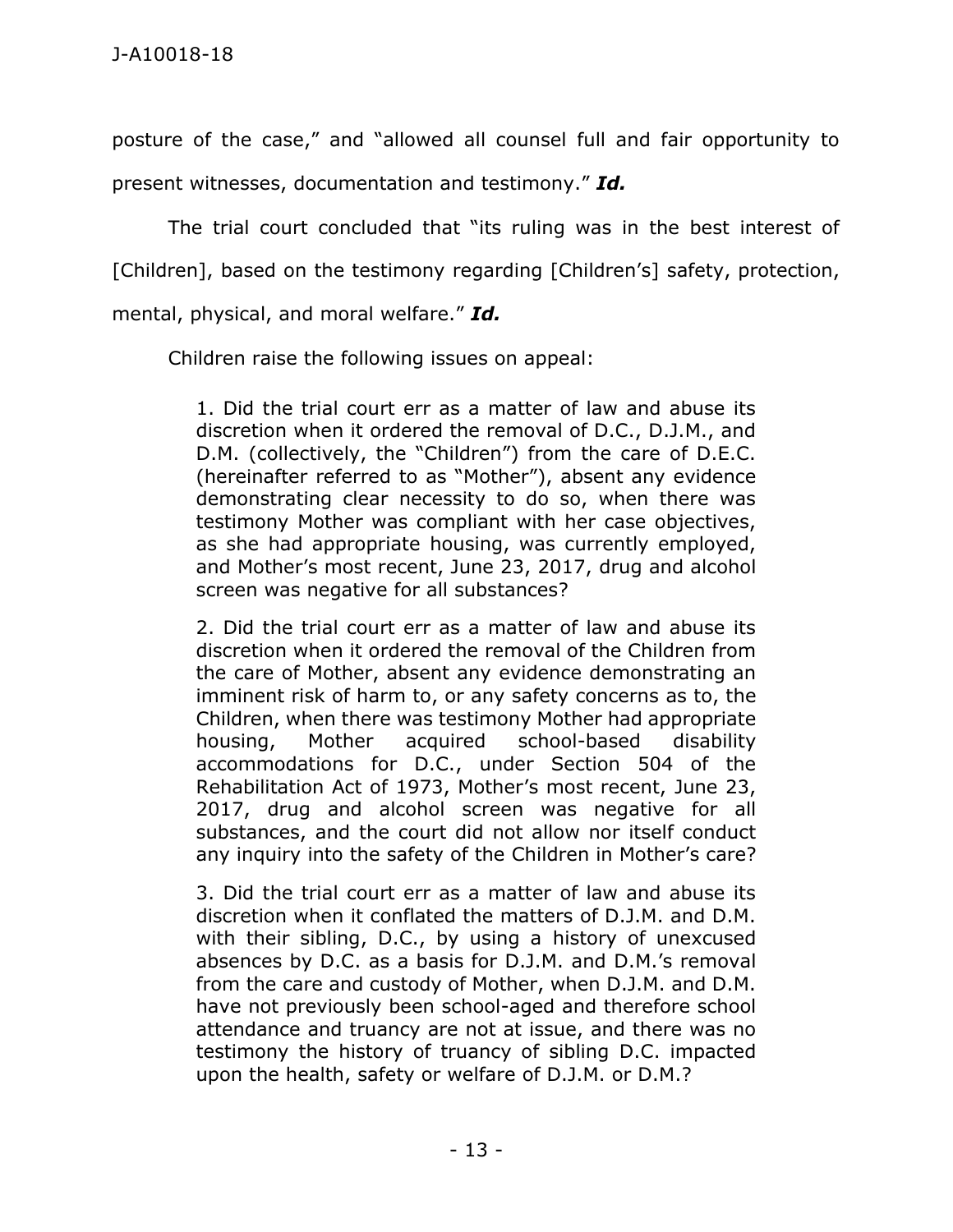4. Did the trial court err as a matter of law and abuse its discretion in denying the Children's due process rights when it prevented the Children's counsel from fully questioning witnesses and putting on a case under circumstances where the trial court called the case approximately six hours past the time the case was listed to be called, and during the hearing repeatedly cited the late hour of the day purportedly as justification for the court's curtailing of testimony by preventing the Children's counsel from conducting cross examination, and conducted itself in a manner that prevented the Children's counsel from a fair and full opportunity to represent the Children?

Children's Br. at 13-14 (suggested answers omitted). Community Legal Services filed an *amicus curiae* brief in support of Children's appeal. DHS did not file a brief in support of the trial court's order.

We review a trial court's determination in dependency matters for an abuse of discretion. *In re R.W.J.*, 826 A.2d 10, 12 (Pa.Super. 2003). "[W]e must accept the facts as found by the trial court unless they are not supported by the record." *Id.* (quoting *In re C.J.*, 729 A.2d 89, 92 (Pa.Super. 1999)). "[W]e are not bound by the trial court's inferences, deductions, and conclusions." *Id.* Further, we must "ensure that the record represents a comprehensive inquiry and that the hearing judge has applied the appropriate legal principles to that record." *Id.* (quoting *Matter of George,* 414 A.2d 1063 (Pa.Super. 1979)).

#### **I. Whether the Case is Moot**

As Children have been reunited with Mother, we must first determine whether this appeal is moot. We conclude that it is not. In *In re D.A.*, a mother appealed an order finding a child dependent and, while the appeal was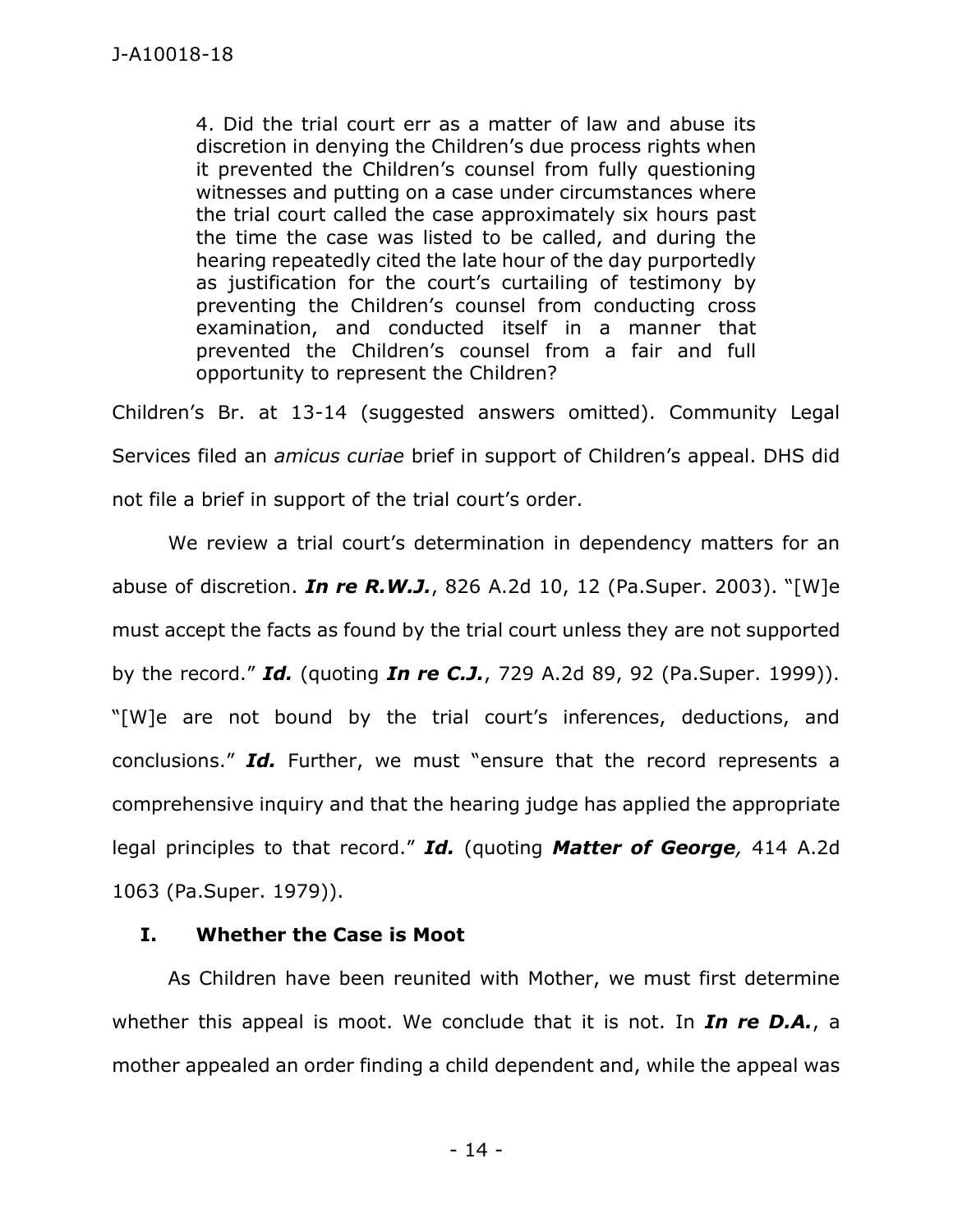pending, the dependency case was closed such that the child was no longer a dependent child. 801 A.2d 614, 616-17 (Pa.Super. 2002). We concluded that the case qualified for an exception to the mootness doctrine—that "a party to the controversy will suffer some detriment due to the decision of the trial court." *Id.* at 616. We reasoned that the finding of dependency "could detrimentally affect any future proceedings in which [Children, Youth and Family Services] would be involved with this family." *Id.* at 617. Similarly, here, a finding that Children should be removed could detrimentally affect future proceedings for the family. We, therefore, conclude that the case is not moot and will address the merits of Children's claims.

### **II. Whether the Trial Court Violated Children's Due Process Rights**

We will first address Children's last issue—whether the trial court violated their Due Process rights. Children argue the trial court violated their Due Process rights by preventing counsel from questioning witnesses and presenting their case, and by referencing the late hour as justification for curtailing testimony. We agree.

One of the stated purposes of the Juvenile Act is "[t]o provide means through which the provisions of this chapter are executed and enforced and in which the parties are assured a fair hearing and their constitutional and other legal rights recognized and enforced." 42 Pa.C.S.A. § 6301(b)(4).

"Due process requires that the litigants receive notice of the issues before the court and an opportunity to present their case in relation to those

- 15 -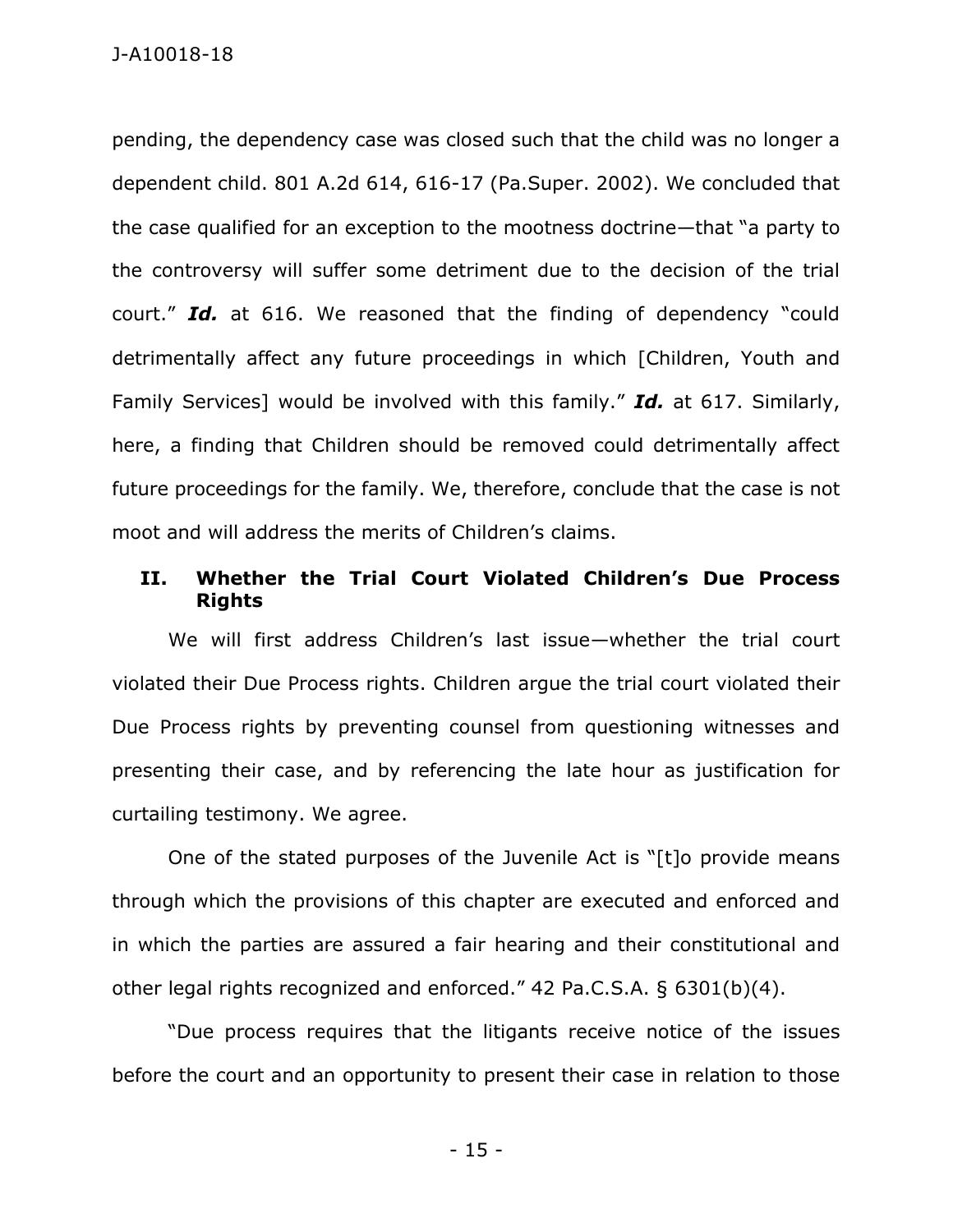issues." *Brooks-Gall v. Gall*, 840 A.2d 993, 997 (Pa.Super. 2003) (quoting *In re M.B.*, 514 A.2d 599, 601 (Pa.Super. 1986)). "At its core, procedural due process requires, 'adequate notice, opportunity to be heard, and the chance to defend oneself before a fair and impartial tribunal having jurisdiction over the case.'" *S. Med. Supply Co. v. Myers*, 804 A.2d 1252, 1259 (Pa.Super. 2002) (quoting *Krupinski v. Vocational Tech. Sch.,* 674 A.2d 683, 685 (Pa. 1996)). "The right of a litigant to in-court presentation of evidence is essential to due process; in almost every setting where important decisions turn on questions of fact, due process requires an opportunity to confront and crossexamine adverse witnesses." *M.O. v. F.W.,* 42 A.3d 1068, 1072 (Pa.Super.2012).

Here, the trial court violated Children's Due Process rights. The trial court repeatedly interrupted the Child Advocate during her cross-examination of DHS's sole witness and never provided an opportunity for Children to complete the cross-examination or to present their evidence. Although Mother spoke at the hearing, she was not questioned by counsel. In addition, the trial court often interrupted both Mother and the Child Advocate when they were attempting to provide the court with information.<sup>13</sup> Further, the trial court frequently referenced the late hour, and, from the start of the hearing, concluded that removal would be necessary because the case had been open

 $13$  We caution the trial court to allow all parties an opportunity to present witnesses and evidence. Statements from counsel should not be used as evidence; rather, trial courts must permit counsel an opportunity to present evidence through questioning witnesses and admitting exhibits.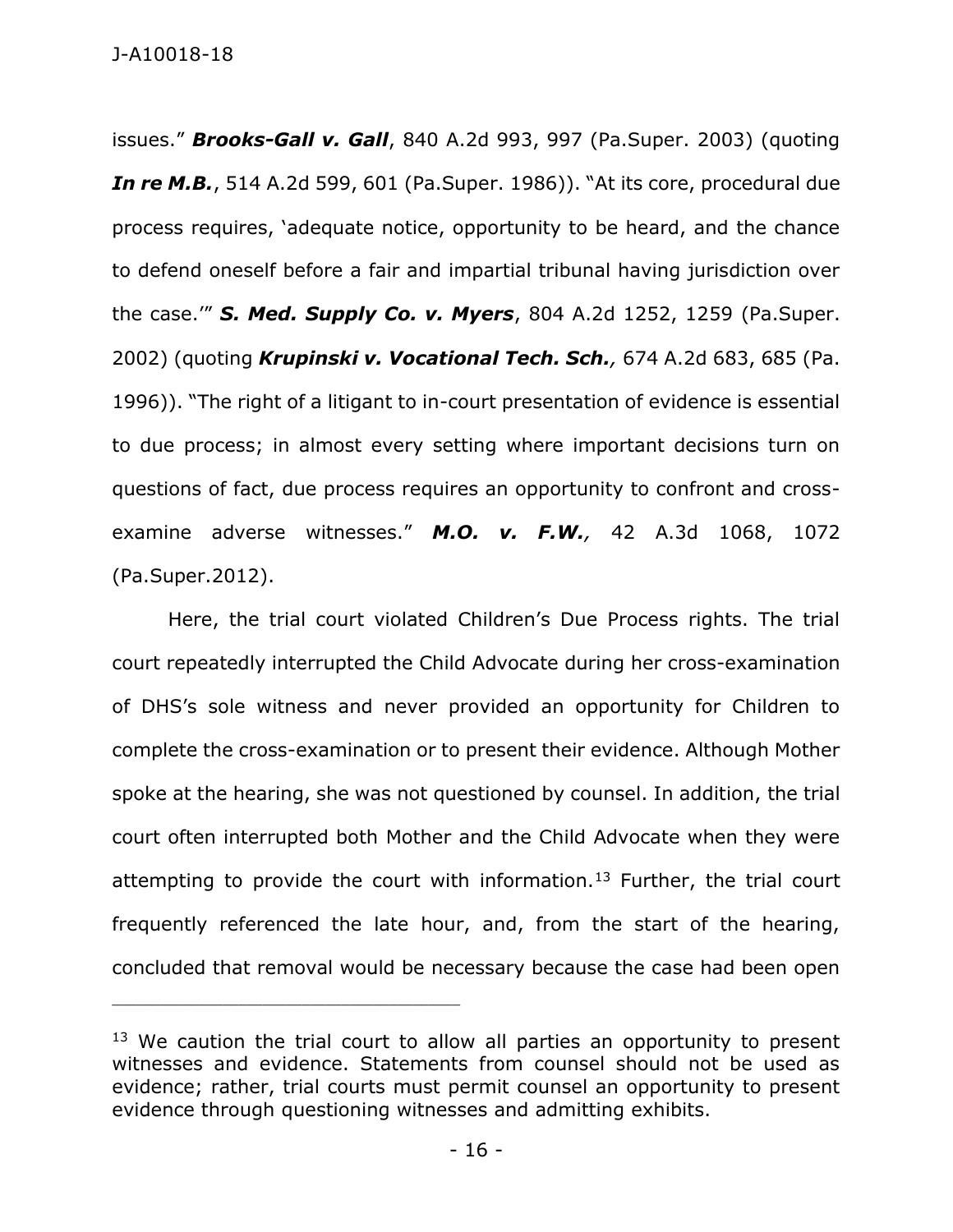J-A10018-18

for 27 months. The trial court's actions during this hearing denied Children the "opportunity to be heard, and the chance to defend oneself before a fair and impartial tribunal.'" *See Southern Med. Supply Co.*, 804 A.2d at 1259.

#### **III. Whether the Trial Court Made Proper Findings and Applied Proper Standards**

We will next address Children's first three issues. Children maintain the trial court failed to make the necessary findings and applied the wrong standard when removing Children from Mother's care. Children argue that the safety of a child in a home "does not correlate to the length of their docket, but rather is a determination the court makes after hearing evidence from all on the totality of the circumstances." Children's Br. at 21. They argue DHS did not present evidence to establish that removal was clearly necessary and that the trial court applied the best-interest of the child standard, rather than the clear necessity standard that should be applied prior to removing a child. Children further argue that the trial court erred in removing D.J.M. and D.M., where little to no evidence was presented regarding them.

The purposes of the Juvenile Act include, among other things, "[t]o preserve the unity of the family whenever possible," 42 Pa.C.S.A. §  $6301(b)(1)$ , and to achieve the Act's purposes "in a family environment whenever possible, separating the child from parents only when necessary for his welfare, safety or health or in the interests of public safety." *Id.* at § 6301(b)(3).

- 17 -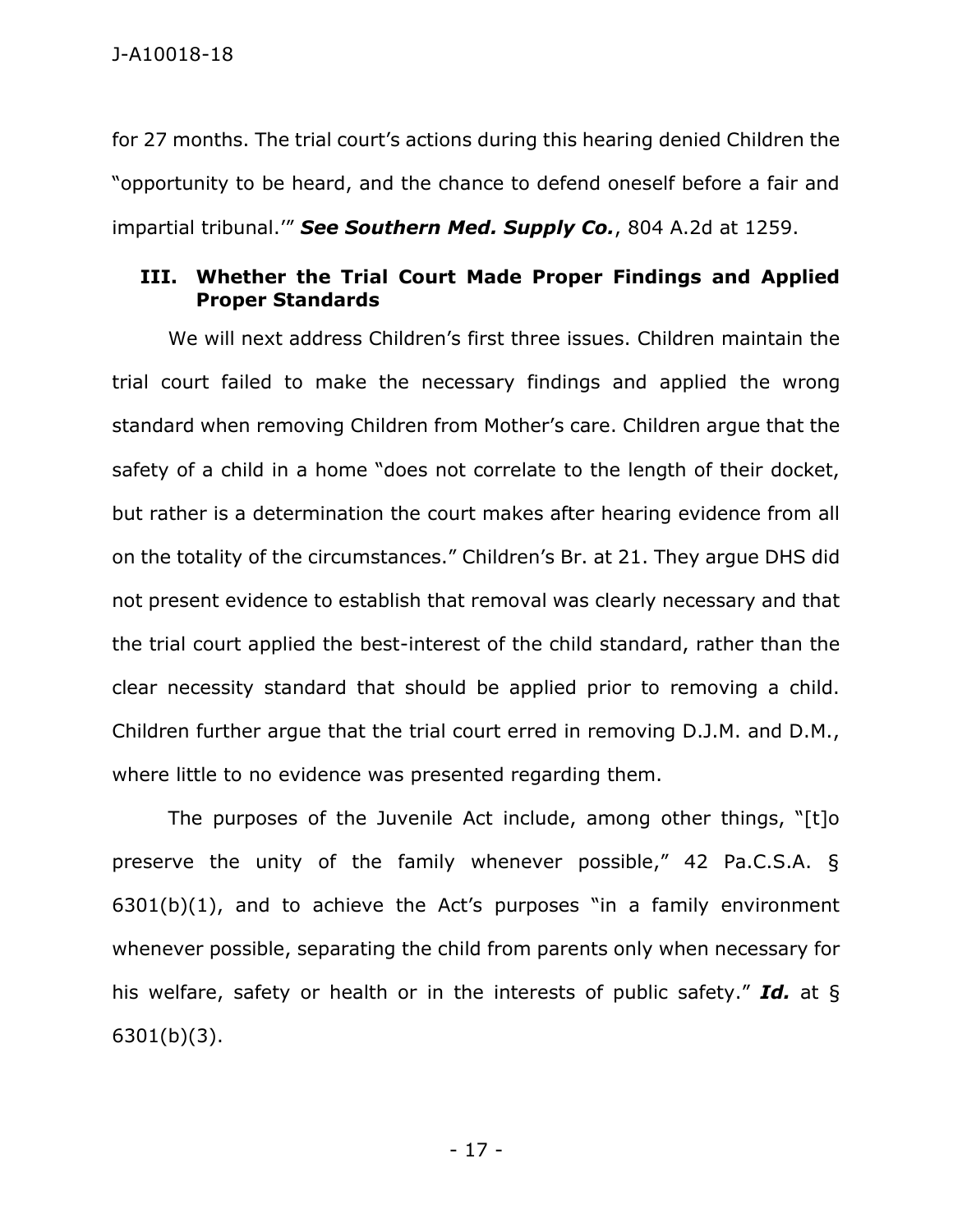If a trial court finds a child dependent, it may make an order of disposition "best suited to the safety, protection, and physical, mental, and moral welfare of the child." *Id.* at § 6351(a). The disposition may include, but is not limited to, permitting the child to remain with his or her parents, "[s]ubject to conditions and limitations as the court prescribes" or transferring temporary legal custody to "[a]ny individual resident . . . . including any relative, who . . . is found by the court to be qualified to receive and care for the child." *Id.* at § 6351(a)(2).

# **A. Findings Required Prior To Removal**

The Juvenile Act requires that the trial court make certain findings prior to removing a child from his or her parents:

> **(b) Required preplacement findings.--**Prior to entering any order of disposition under subsection (a) that would remove a dependent child from his home, the court shall enter findings on the record or in the order of court as follows:

(1) that continuation of the child in his home would be contrary to the welfare, safety or health of the child; and

(2) whether reasonable efforts were made prior to the placement of the child to prevent or eliminate the need for removal of the child from his home, if the child has remained in his home pending such disposition; or . . . .

42 Pa.C.S.A. § 6351(b).

Here, the trial court abused its discretion when it ordered Children removed from the home without making the proper findings. The trial court based its decision to remove Children on the length of the case and Mother's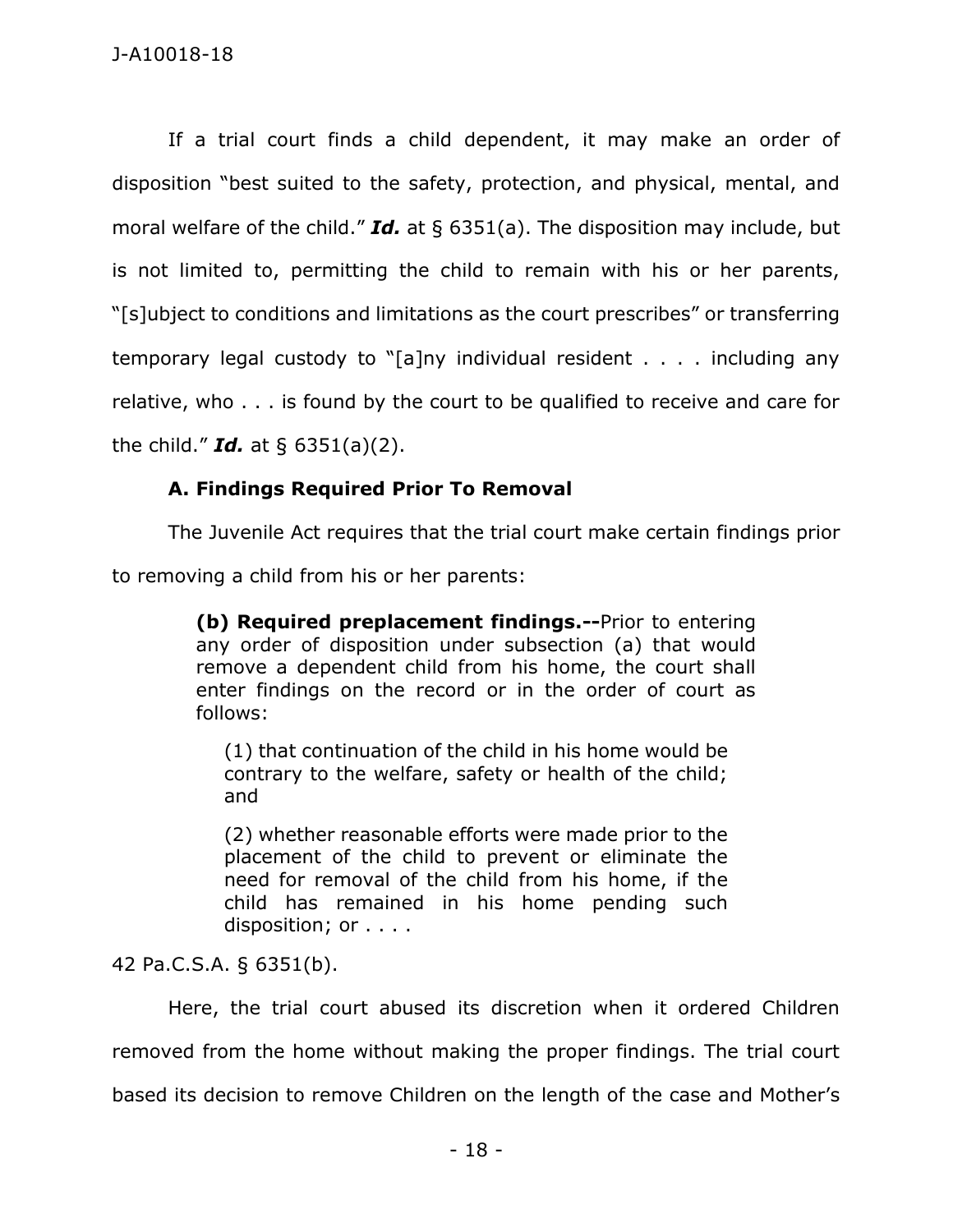failure to comply with her objectives. The trial court noted Mother's positive drug tests and non-compliance with some objectives and D.C.'s six unexcused school absences and non-attendance at therapy. However, it made no finding that remaining in the home would be contrary to Children's welfare, safety, or health, such that removal was required. The trial court also failed to make any finding that the higher level of in-home services, which had not yet been implemented, would not have enabled Children to remain in the home or was not feasible.

#### **B. Whether the Trial Court Applied the Clear Necessity Standard**

This Court has noted "that a child should be removed from [his/]her parent's custody and placed in the custody of a state agency only upon a showing that removal is clearly necessary for the child's well-being." *A.N. v. A.N.*, 39 A.3d 326, 331 (Pa.Super. 2012) (quoting *In Interest of K.B.,* 419 A.2d 508, 515 (Pa.Super. 1980)) (alteration in original). We have explained "that clear necessity for removal is not shown until the hearing court determines that alternative services that would enable the child to remain with [his/]her family are unfeasible." *Id.*

The trial court abused its discretion when it failed to apply the "clear necessity" standard. The trial court found that removal was in Children's best interest, without mention of "clear necessity." TCO, at 4.<sup>14</sup> Further, as noted

 $14$  It further appears that the evidence would not have supported such a finding. Although there was evidence Mother could improve compliance with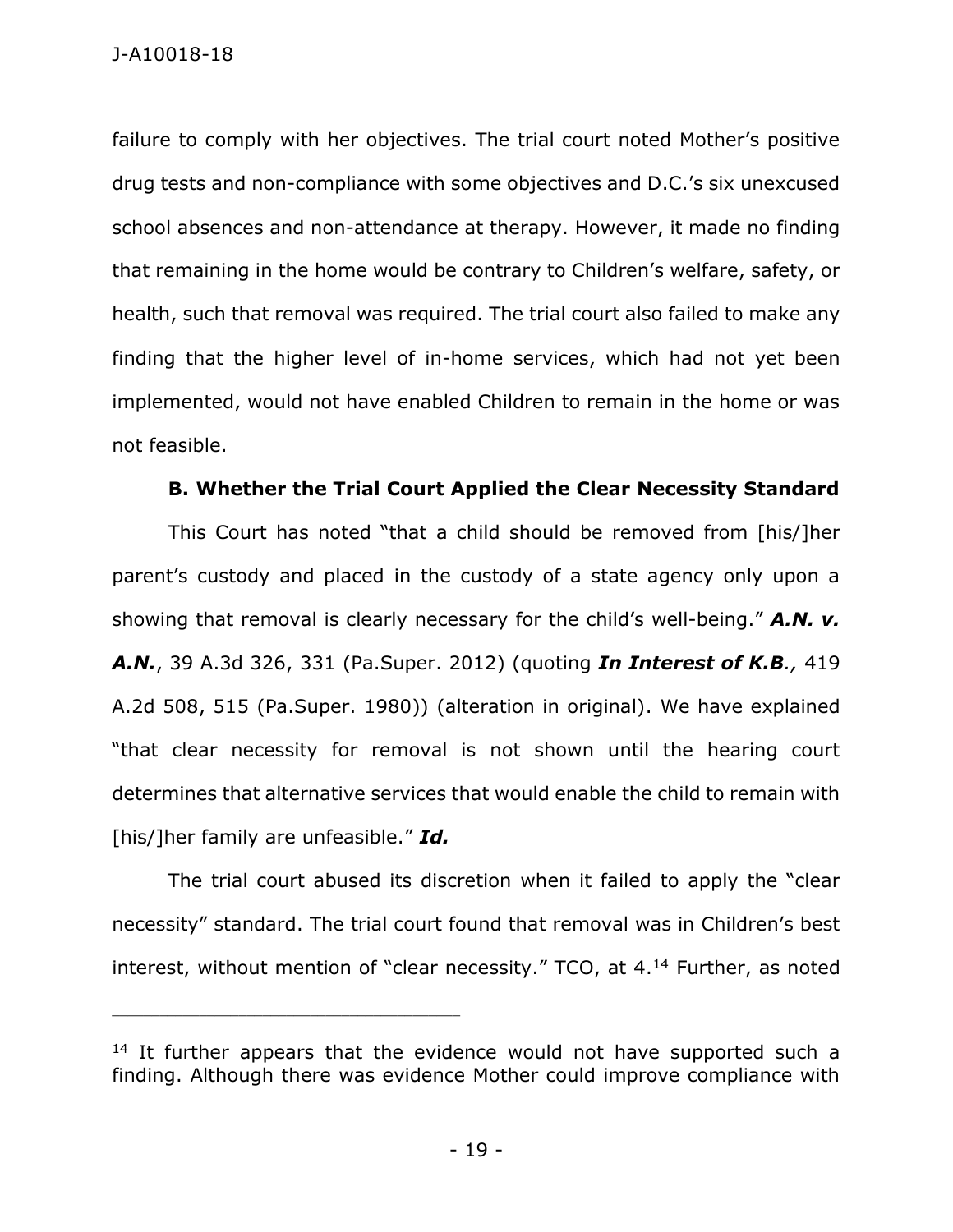above, the trial court made no finding that the alternative services available would not enable Children to remain with Mother, as would be required when applying the clear necessity standard. *A.N.*, 39 A.3d at 331.

## **C. Whether the Trial Court Made Individualized Findings for Each Child**

Trial courts must make individualized findings regarding removal for each child, and cannot find removal necessary merely based on a finding that removal of a sibling is necessary. *See In the Int. of Theresa E.*, 429 A.2d 1150, 1156 (Pa.Super. 1981) (reversing adjudication and removal where evidence concerned only alleged dependency of siblings).

Here, the trial court abused its discretion in basing the need for removal of D.J.M. and D.M. on the facts entered regarding D.C. The trial court had very little information before it regarding D.J.M. and D.M. Indeed, Seibert did not discuss D.J.M. and her sole statement regarding D.M. stated that D.M. needed a lead assessment. In addition, Seibert only made a recommendation as to

her objectives, and that Mother needed to ensure D.C. attended school and therapy, there was no evidence regarding any detrimental impact on Children that would require removal. Indeed, when making a recommendation as to D.C., the only child for whom she made a recommendation, Seibert did not recommend removal. Rather, she recommended that D.C. "continue to go to therapy and not miss school and **also be enrolled in school once Mom moves closer to the neighborhood**." N.T., 8/17/17, at 16 (emphasis added).